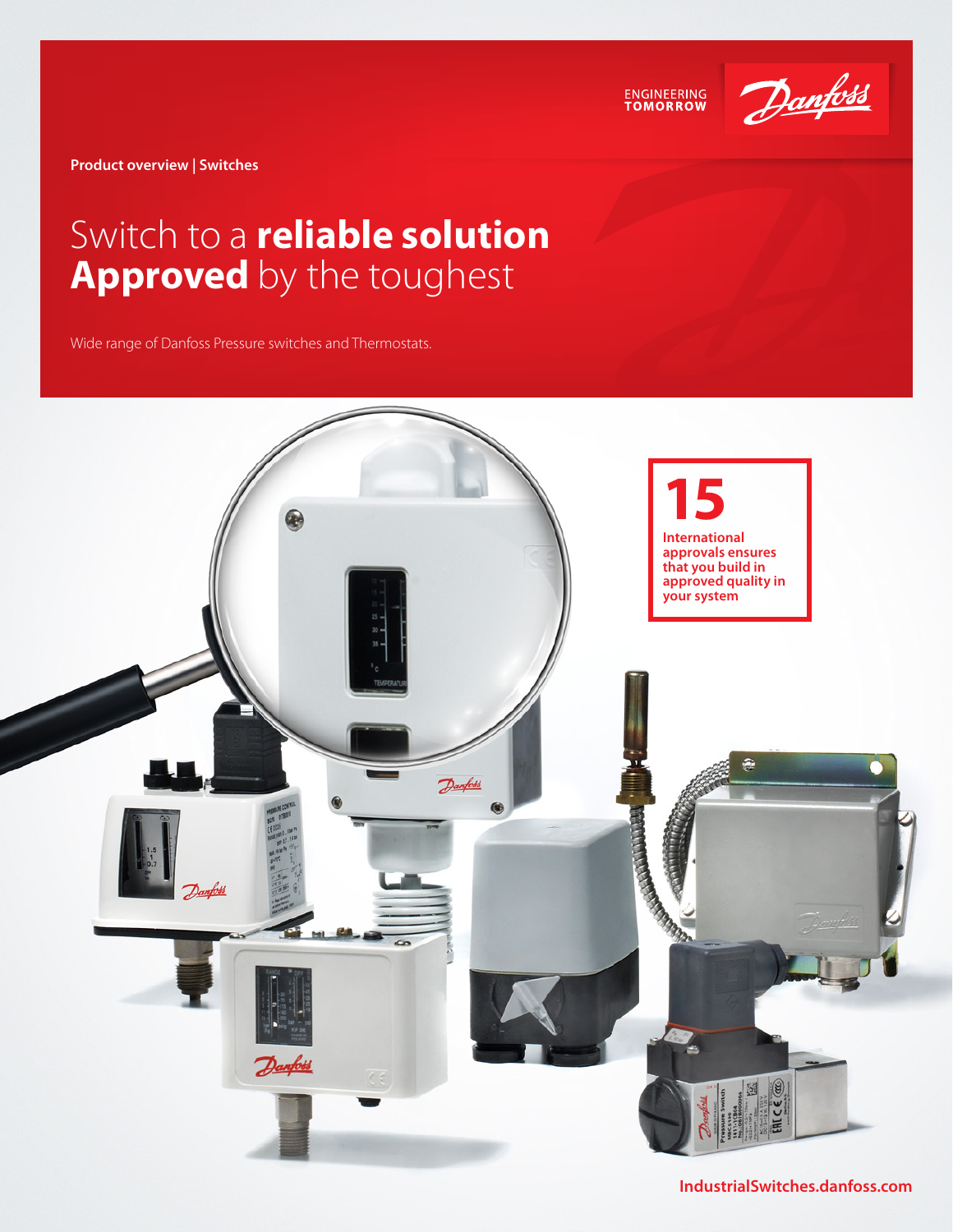# Switches **overview**



|                        |                                              |              |                       |                   |                      | <b>Pressure switches</b> |                      |  |
|------------------------|----------------------------------------------|--------------|-----------------------|-------------------|----------------------|--------------------------|----------------------|--|
| Type                   | <b>Standard</b>                              |              | <b>KP/KPI</b>         | <b>BCP</b>        | RT                   | <b>MBC</b>               | <b>KPS</b>           |  |
| Segments               | Marine and railway equipment                 |              |                       |                   | $\checkmark$         | $\checkmark$             | $\blacktriangledown$ |  |
|                        | Industrial boilers and boiler room equipment |              | $\checkmark$          | $\checkmark$      | $\checkmark$         |                          |                      |  |
|                        | <b>Autoclaves and sterilisers</b>            |              | $\checkmark$          | $\checkmark$      | $\blacktriangledown$ |                          |                      |  |
|                        | <b>Water pumps and air compressors</b>       |              | $\checkmark$          |                   | $\checkmark$         |                          |                      |  |
|                        | <b>Hydraulic equipment</b>                   |              | $\checkmark$          |                   | $\blacktriangledown$ | $\checkmark$             | $\blacktriangledown$ |  |
|                        | <b>Windmills</b>                             |              |                       |                   |                      | $\checkmark$             | $\checkmark$         |  |
| <b>Characteristics</b> | <b>Setting range</b>                         |              | $-0.2 - 28$ bar       | $0 - 40$ bar      | $1 - 30$ bar         | $-0.2 - 400$ bar         | $0 - 60$ bar         |  |
|                        | <b>Contact system</b>                        |              | SPDT                  | SPDT              | SPDT                 | SPDT                     | SPDT                 |  |
|                        | <b>Electrical rating</b>                     | $AC-3$       | 16/6A, 400V           |                   | 4 A, 400 V           |                          | 6 A, 400 V           |  |
|                        |                                              | <b>AC-15</b> | 10/4A, 400V           | 1 A, 250 V        | 3 A, 400 V           | 0.5 A, 250 V             | 4 A, 400 V           |  |
|                        | <b>Electrical connection</b>                 |              | Screw<br>terminals    | DIN plug          | Screw<br>terminals   | DIN plug                 | Screw<br>terminals   |  |
|                        | <b>Contact material</b>                      |              | Silver or Gold        | Gold              | Silver or Gold       | Silver                   | Gold                 |  |
|                        | <b>Differential</b>                          |              | Adjustable            | Adjustable        | Adjustable           | Fixed                    | Adjustable           |  |
|                        | <b>Special approvals</b>                     |              | Marine                | TÜV               | Marine, TÜV          | Marine                   | Marine, UL           |  |
|                        | <b>Degree of enclosure</b>                   |              | IP30, IP44 or<br>IP55 | <b>IP65</b>       | IP66 or IP54         | <b>IP65</b>              | IP67                 |  |
|                        | Design                                       |              | Box                   | Box<br>industrial | Box<br>industrial    | Compact                  | Box heavy<br>duty    |  |
|                        | Adjustable neutral zone                      |              |                       |                   | $\blacktriangledown$ |                          |                      |  |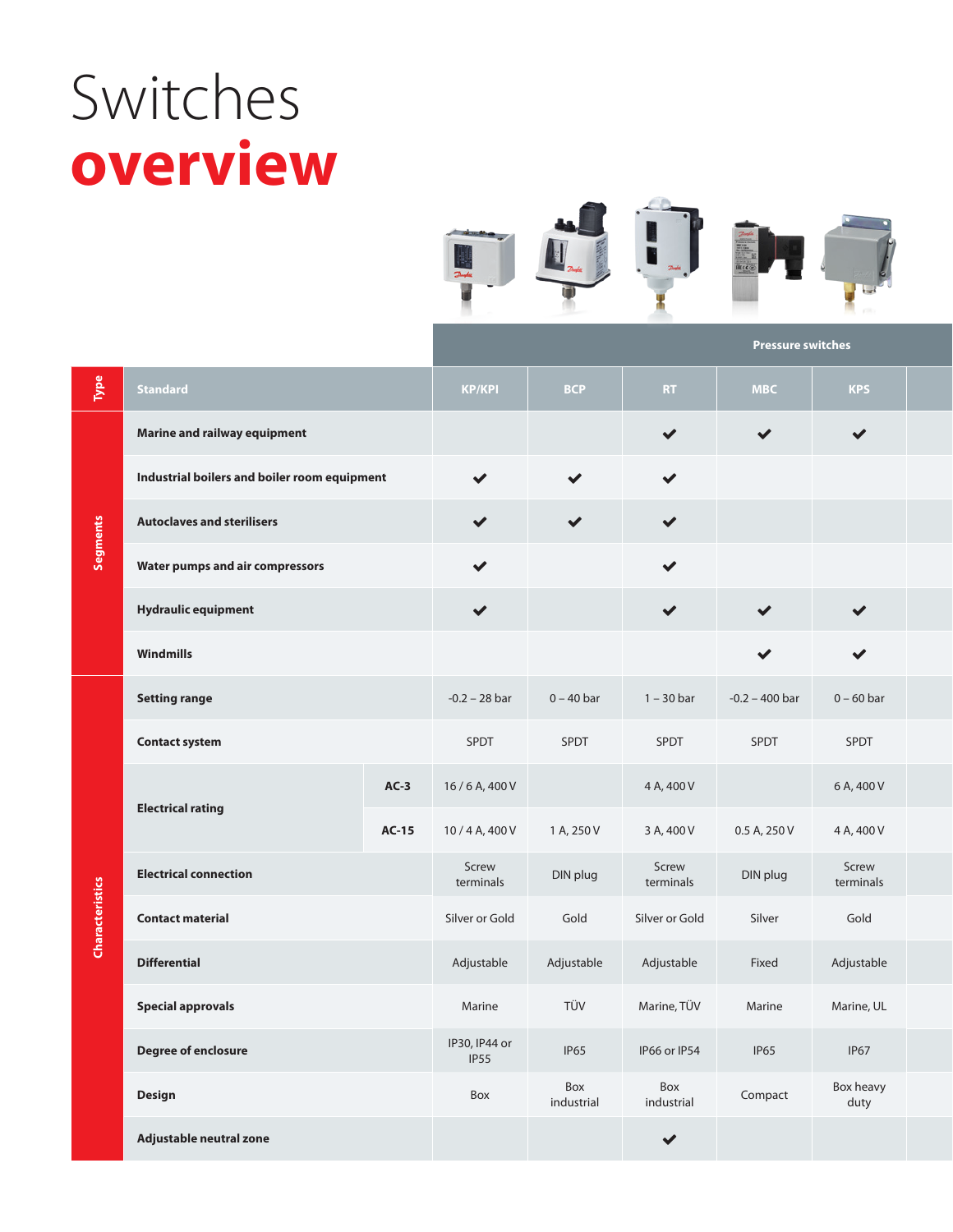

|  |                      |                    | Differential pressure switches |                    |                      | <b>Temperature switches</b> |                      |                |                    |  |
|--|----------------------|--------------------|--------------------------------|--------------------|----------------------|-----------------------------|----------------------|----------------|--------------------|--|
|  | <b>CAS</b>           | CS                 | <b>MBC</b>                     | <b>CAS</b>         | RT                   | KP                          | RT                   | <b>MBC</b>     | <b>KPS</b>         |  |
|  | $\blacktriangledown$ |                    | $\checkmark$                   | $\checkmark$       | $\checkmark$         |                             |                      | $\checkmark$   | $\checkmark$       |  |
|  |                      |                    |                                |                    | $\checkmark$         | $\checkmark$                | $\checkmark$         |                |                    |  |
|  |                      |                    |                                |                    | $\checkmark$         | $\checkmark$                | $\blacktriangledown$ |                |                    |  |
|  |                      | $\checkmark$       | $\checkmark$                   | $\checkmark$       | $\checkmark$         | $\checkmark$                | $\checkmark$         | $\checkmark$   |                    |  |
|  | $\checkmark$         |                    | $\blacktriangledown$           |                    |                      | $\blacktriangledown$        |                      | $\checkmark$   |                    |  |
|  | $\checkmark$         |                    | $\checkmark$                   |                    |                      | $\checkmark$                |                      | $\checkmark$   | $\checkmark$       |  |
|  | $0 - 60$ bar         | $2 - 20$ bar       | $0.3 - 5$ bar                  | $0.2 - 2.5$ bar    | $0 - 11$ bar         | $0 - 150 °C$                | $-60 - 300 °C$       | $-10-200 °C$   | $-10 - 200 °C$     |  |
|  | SPDT                 | TPST and SPST      | SPDT                           | SPDT               | SPDT                 | SPDT                        | SPDT                 | SPDT           | SPDT               |  |
|  |                      | 12 A, 400 V        |                                |                    | 4 A, 400 V           | 16 A, 400 V                 | 4 A, 400 V           |                | 6 A, 400 V         |  |
|  | 0.1 A, 220 V         |                    | 0.5 A, 250 V                   | 0.1 A, 220 V       | 3 A, 400 V           | 10 A, 400 V                 | 3 A, 400 V           | $0.5$ A, 250 V | 4 A, 400 V         |  |
|  | Screw<br>terminals   | Screw<br>terminals | DIN plug                       | Screw<br>terminals | Screw<br>terminals   | Screw<br>terminals          | Screw<br>terminals   | DIN plug       | Screw<br>terminals |  |
|  | Silver               | Silver             | Silver                         | Silver             | Silver or Gold       | Silver                      | Silver or Gold       | Silver         | Gold               |  |
|  | Fixed                | Adjustable         | Fixed                          | Fixed              | Fixed                | Adjustable                  | Adjustable           | Fixed          | Adjustable         |  |
|  | Marine               |                    | Marine                         | Marine             | Marine               | Marine, UL                  | Marine               | Marine         | Marine, UL         |  |
|  | IP67                 | IP43 or IP55       | IP65                           | IP67               | <b>IP66</b>          | IP30, IP44 or<br>IP55       | IP66 or IP54         | <b>IP65</b>    | IP67               |  |
|  | Box heavy<br>duty    | Box                | Compact                        | Box heavy<br>duty  | Box<br>industrial    | Box                         | Box<br>industrial    | Compact        | Box heavy<br>duty  |  |
|  |                      |                    |                                |                    | $\blacktriangledown$ |                             | $\blacktriangledown$ |                |                    |  |